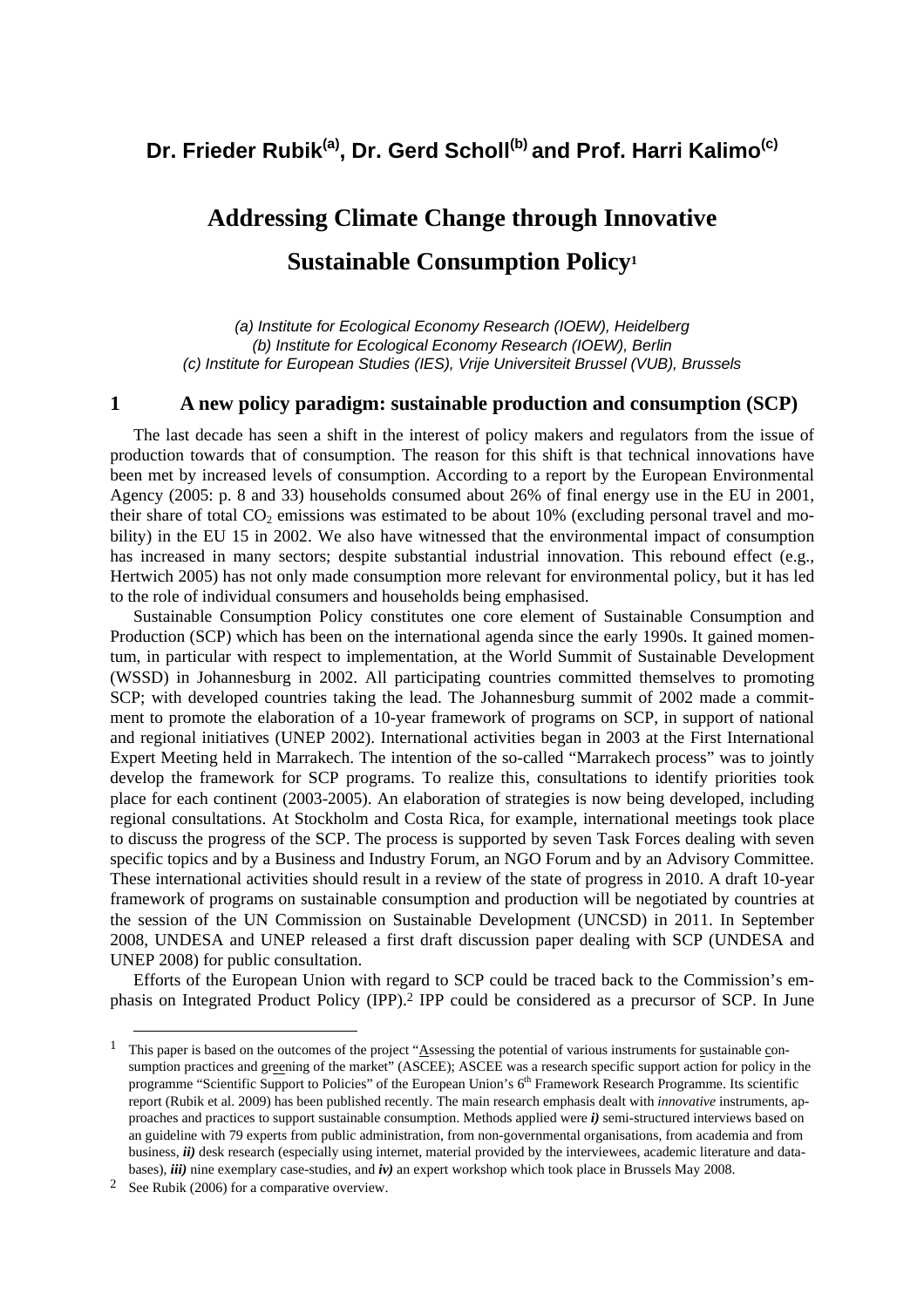2003, the European Commission published an official Communication on IPP (European Commission 2003) in which its ideas, some new, some modified, on the subject of IPP were presented, and in which IPP was brought into the context of sustainable development. The measures proposed by the Commission are based on five basic principles: life-cycle thinking, working with the market, stakeholder involvement, continuous improvement and a variety of policy instruments. The focus on the elaboration, implementation and revision of several instruments addressed toward a greening of products and services has been accompanied by a more conceptual approach, which takes up the outcomes of the ongoing international Marrakech process. The announced IPP-related activities have been continued, but the attention was directed more towards the issue of sustainable consumption and production patterns (SCP). In this area, the Commission delivered an inventory of its activities (European Commission 2004) and decided to strengthen its efforts to prepare an action plan. The updated EU sustainable development strategy (Council of the EU 2006) introduced SCP as one of seven key challenges and committed the Commission to prepare an SCP action plan by 2007. Its publication was expected in 2007; however, during the summer 2007, the Commission decided to merge its plans on SCP with the one on sustainable industrial policy (SIP). As a consequence, the Commission launched a background document (European Commission 2007). In summer 2008, the SCP Action Plan was finally published (European Commission 2008a). Its main target is to arrange a dynamic framework to improve "(…) the energy and environmental performance of products and foster their uptake by consumers" (European Commission 2008a: p. 2). The Action Plan consists of three parts: stimulating smarter consumption and environmentally better products, leaning production, and strengthening global market activities for sustainable products.

Beside European Union contributions, Member States have commenced their own SCP activities in different ways.<sup>3</sup> However, there is no uniform setting. Government-driven (top-down) approaches and civil-society-driven (bottom-up) approaches coexist; some of the approaches are stand-alone conceptual documents (Czech Republic, Finland, Hungary, Poland and the United Kingdom), whereas in other countries (like Austria, France, Italy, Malta, The Netherlands) SCP is taking part in national strategies for sustainable development. Other Member States pursue approaches that focus more on the *instruments*, i.e. they implant and/or adopt instruments, tools etc. to strengthen SCP (e.g. Denmark, Germany) without an explicit policy framework document.

Two supranational strategies, namely the "Nordic Strategy of Sustainable Development" (Nordic Council of Ministers 2004) and the "Mediterranean Strategy for Sustainable Development" (UNEP 2005) deal with SCP embedded in these strategies.

# **2 Clustering innovative approaches**

In the literature, different types of policy instruments (see e.g. Oosterhuis et al. 1996, GTZ et al. 2006, OECD 2008) are distinguished, namely regulatory and economic instruments, performance of governments and public institutions (e.g. public purchasing), compulsory and voluntary information instruments (e.g. mandatory energy labels, and information websites), other voluntary instruments (e.g. corporate social responsibility) and co-operative approaches (e.g. product panels). This distinction takes the policy-maker's perspective. It does not, however, illuminate the impact of policy intervention.

Therefore, we propose adding a new perspective on top of the classical instrument-based distinctions. By dividing consumption policies in terms of their *contribution to changing or enabling a change in consumer behaviour*, such policies can be more effectively created and managed in terms of, for example, climate change. Policy instruments could hence be grouped along three, partly overlapping dimensions:

- raising consumer awareness,
- making sustainable consumption easy, and
- **greening markets.**

 <sup>3</sup> See OECD (2008), Szlezak (2008), UNEP (2002) and UNEP (2008:23 ff).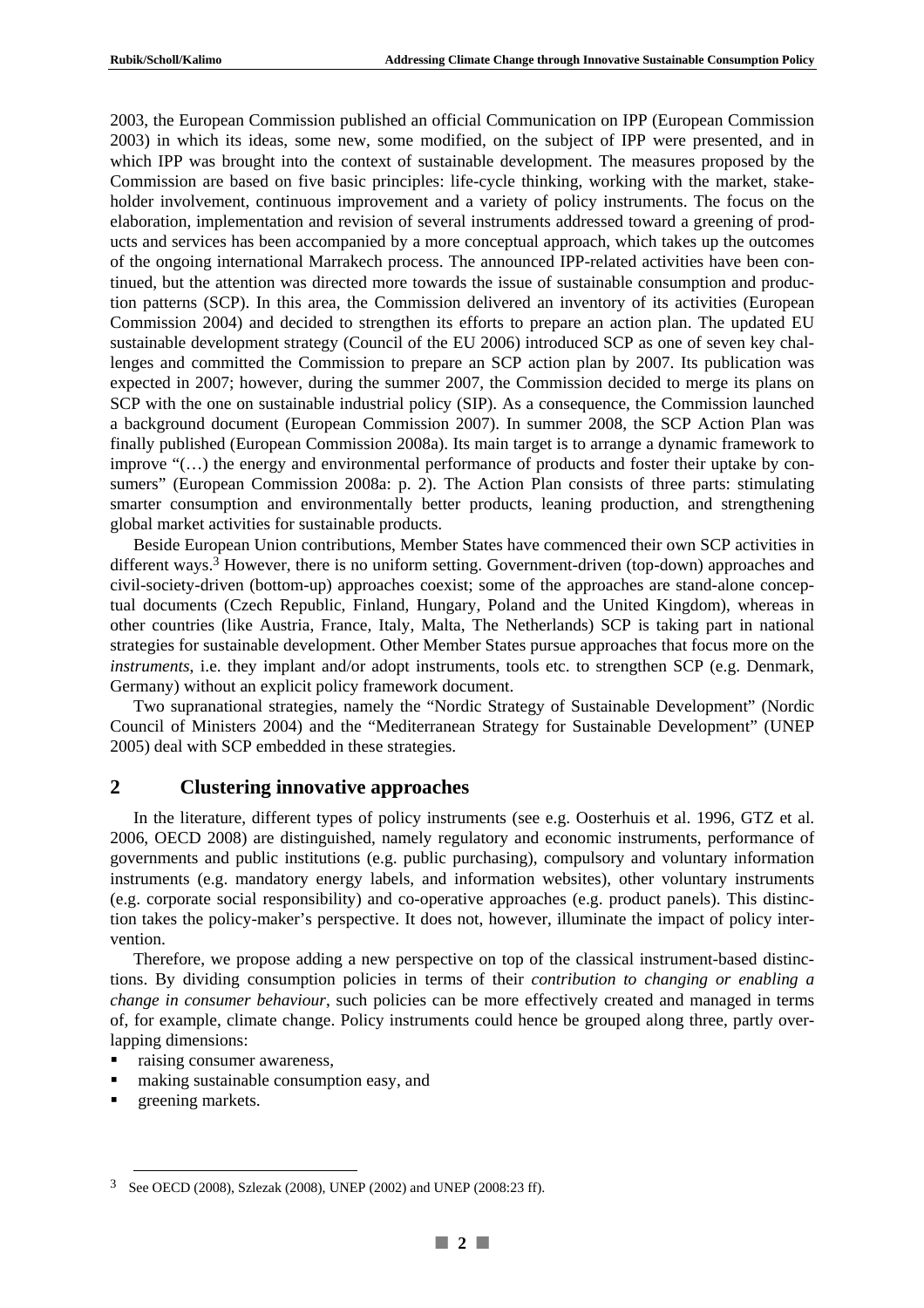

*Fig. 1: The three dimensions of changing consumer behaviour* 

The distinction between these three dimensions is linked with the fact that consumption needs to be understood as a process. From the consumers' perspective, the consumption process may be temporally divided into at least four phases: planning, buying, usage and disposal. Each of these phases of consumption affects climate change, but can usually not be addressed by a single, cross-cutting measure.

As said, the dimensions of how to affect consumption behaviour and the phases of the consumption process are interlinked. The first dimension of changing consumer behaviour is "Raising consumer awareness". It is closely associated with the planning phase of the consumption process; while the "Making sustainable consumption easy" and the "Greening of markets" dimensions are more closely linked with the buying phase of consumption. Therefore, by grouping the "Consumer awareness raising", "Making sustainable consumption easy" and the "Greening markets" dimensions separately, distinctions between the planning and buying phases in the purchasing process may be better highlighted.

There is substantial number of instruments that approach sustainable consumption from the angle of *"Raising consumer awareness".* Information campaigns and information websites, ecobenchmarking tools, and consumer coaching measures, such as "eco teams" are but few examples. These examples include also climate change related instruments such as eco-benchmark tools<sup>4</sup>. Evidently, "Raising consumer awareness" is an important factor in changing behaviour. Awareness raising instruments are, however, limited. They depend on the consumer reacting voluntarily, sometimes without the necessary infrastructure or without help in overcoming barriers to changed behaviour. It is, therefore, crucial to combine awareness raising with other kinds of instruments. We must reconsider the current economic and political framework even generally speaking, in order for awareness raising to have the greatest impact on behaviour, and consequently on climate change.

Among the identified instruments in the second dimension of *"Making sustainable consumption easy* are various attractive offers to consumers and means to limit the range of non-sustainable products on the market. It is acknowledged that consumers may be willing, but unable to act in a sustainable manner. If sustainable products are not easily available, hard to know about or to understand, or if they are prohibitively expensive, the greener purchasing decision may not occur regardless of the goodwill of the consumer. In fact, the mere perception that one is unable to adapt to certain behaviour may be sufficient to prevent consumers from taking action. Therefore, the instruments in this category aim to take consumer behaviour from the level of awareness to that of action, i.e. filling the "value action gap". This may be achieved by creating an environment in which sustainable consumption is mainstreamed into consumers' current lifestyles and by making the sustainable choice easy to implement, practical and financially attractive. Examples of this type of tool include third-party investors for energy efficiency, point of sales guiding systems, bonus systems, green taxes, congestion charges as well as retailer assessment instruments such as the Red/Green Calculator (see below). The last mentioned are examples of instruments on climate change. Making *un*sustainable consumption *less* easy

See www.environment.fi/eco-benchmark, accessed April 29, 2009.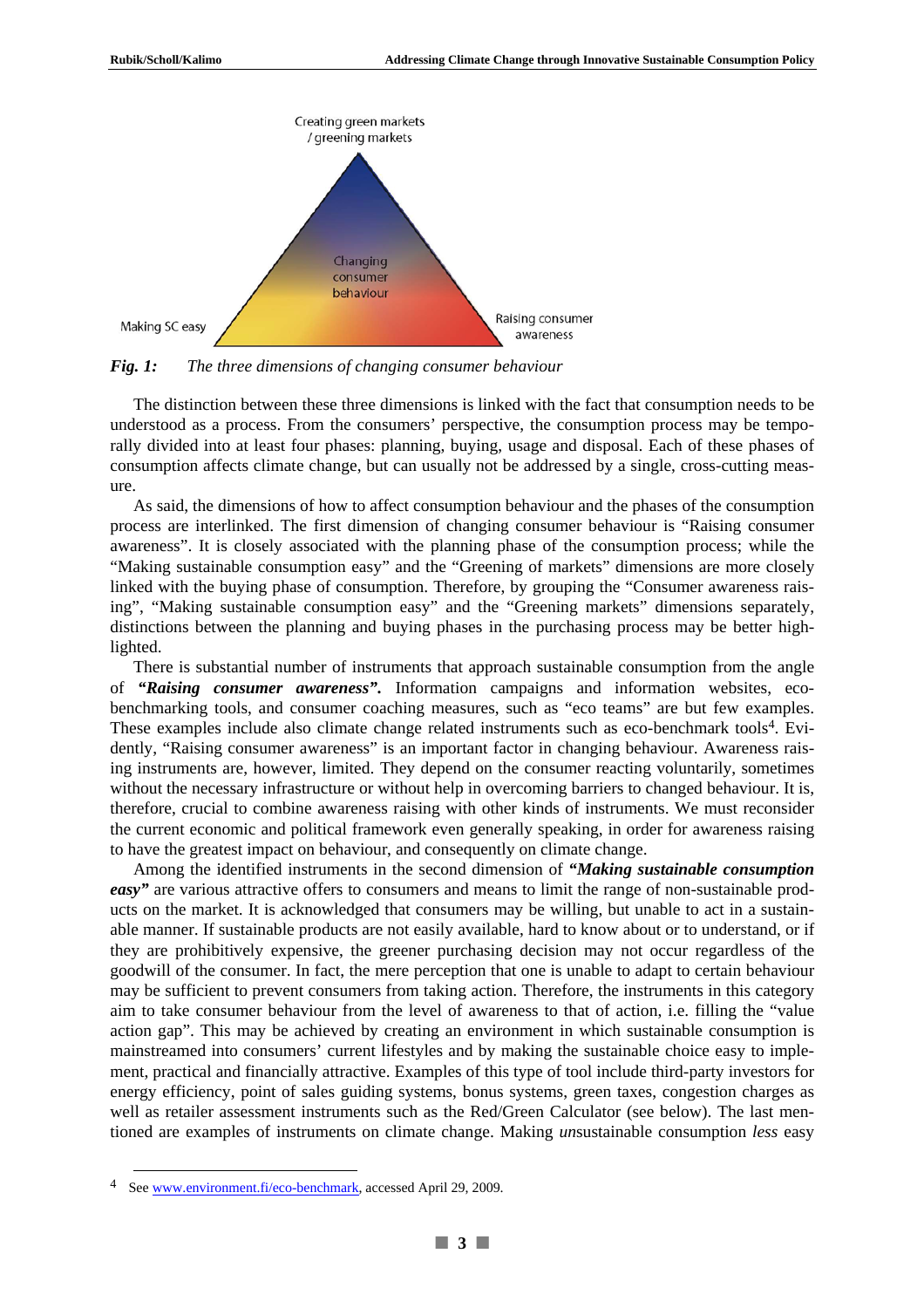also falls under this dimension. In other words, by making it more difficult and costly to consume in an unsustainable manner, sustainable consumption may eventually become the easier choice to make. Individual carbon trading is an example. If there is a cap on allowed emissions and a cost is associated with exceeding allowances, this may influence more sustainable behaviour at the individual level.

The *"Greening of markets"* is a third dimension of SCP policies. Creation and greening of markets can be achieved in different ways in terms of "market penetration" and "environmental performance" by *improving* the environmental *performance* of products and/or by stimulating 'greener' product innovations, by *phasing out* or even prohibiting products with bad environmental performance, and by *increasing the market share* of environmentally benign products. Examples of climate-referring instruments are the Energy-Using-Products Directive of the European Commission (EuP) or the European Energy Labelling scheme for durable household goods.

These three types of policy intervention dimensions have obvious overlaps. Congestion charges, for example, may not only make unsustainable consumption difficult by deterring commuters from driving cars, but also positively influence the market for public transport services. And eco-labels do not only contribute to raising consumer awareness, they also spur greening of markets by increasing the visibility of greener products and by providing incentives for suppliers to make such offers available.

# **3 Innovative Sustainable Consumption Instruments linked to Climate Change**

There is currently a number of promising climate change related sustainable consumption instruments under development. In fact, it appears that consumption is being addressed in a rather versatile and comprehensive fashion: innovative tools can be identified within each of the three behavioural dimensions of consumption. In the following, we present an outline of novel instruments with good prospects to contribute to reducing climate change are explored in more detail, for more information see Rubik et al. (2009).

# 3.1 Raising Awareness – the example of "One Tonne Less"

The Danish Ministry of Environment in cooperation with the Ministry of Transport and Energy launched the campaign "One Tonne Less" in March 2007. It runs to the end of 2009 and is directed at Danish consumers in order to reduce the  $CO<sub>2</sub>$  emissions from the activity of modern households. The campaign is first of all directed towards the environmental dimensions of sustainability. It is within this dimension that there are formulated goals, and the campaign will be benchmarked according to the environmental attitudes and behaviour in December 2005.

A large number of businesses, NGOs and local political authorities are engaged in the campaign, and contribute substantially to the activity. However, the main target group is individuals and households.

In addition the One Tonne Less campaign has also selected two target groups for special attention.

 $\epsilon$ Tag ansvar for fremtiden<br>- nedsæt dit CO2-udslip **I TONMINDRE.DK** Klik her **BEREGNER** 嘴 **SPARETIPS** DONG

The first group is relatively "wealthy" green consumers; the other is children and young ones. On the one side, the green consumers are informed of the environmental impact of their everyday life, and they have started their green practises. They need help and advice to develop their practices further. In particular, they need to distinguish between symbolic behaviour and changes that really matter. They are a target group because it could be possible to change their behaviour significantly during a one year campaign. In a way, they are the low hanging fruit of One Tonne Less. On the other side, studies show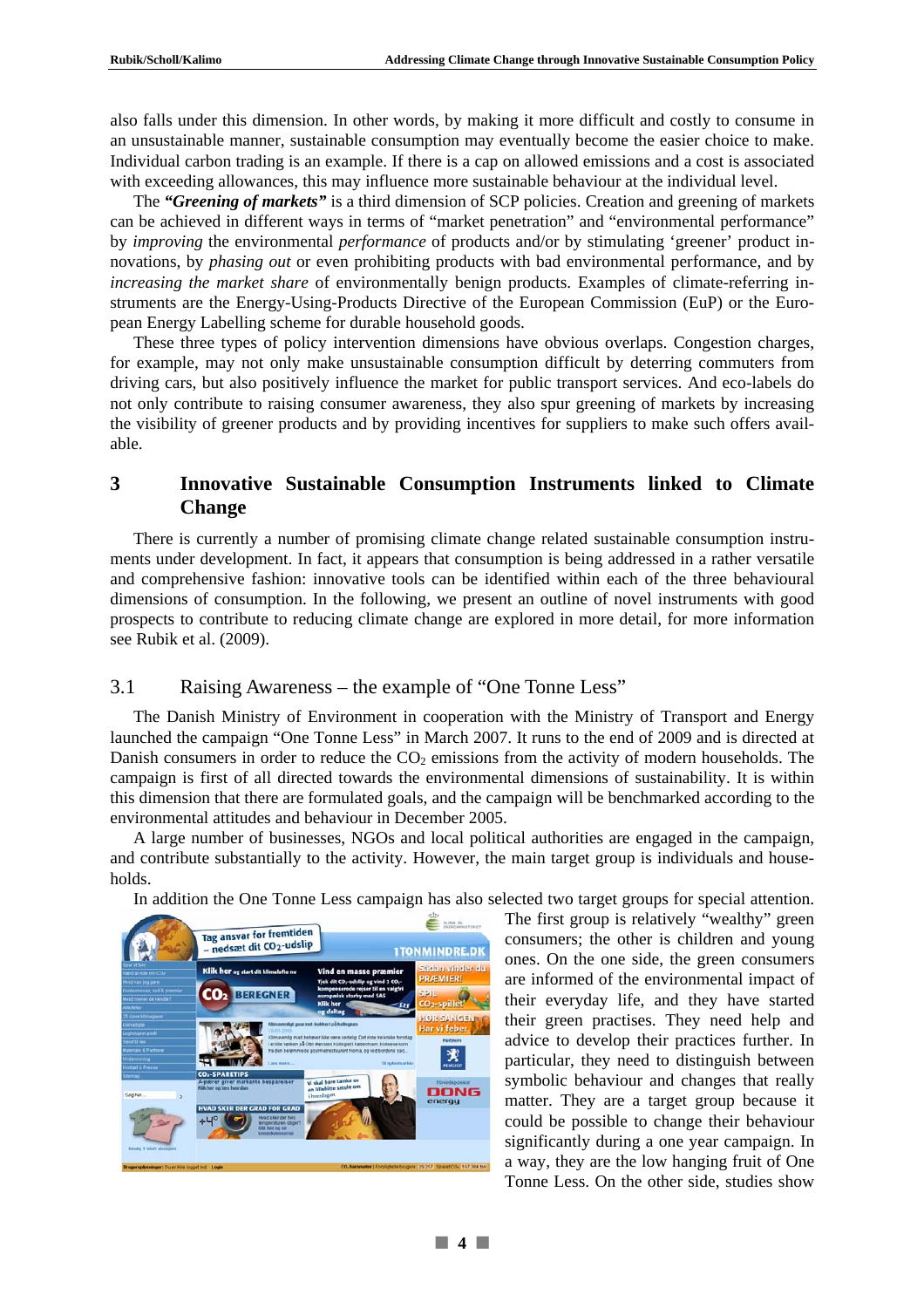that young consumers are aware of the environmental problems, but they do not link these problems to their own consumption and everyday life. They are a target group because of significant potential, and because it is early in their consumption practices.

One Tonne Less has developed a large variety of activities to engage consumers in the campaign such as the  $CO<sub>2</sub>$  calculator, individual advice, competition and games, exhibitions and the involvement of celebrities and artists.

After two years of running the campaign, 83,000 Danes have committed themselves to reducing a total of  $111,000$  tons of  $CO<sub>2</sub>$ . The amount of climate pledges, through which people commit themselves to the  $CO<sub>2</sub>$  reductions, however, varies over time. For instance, a so-called 'employeecampaign' that was aimed at the 10,000 largest companies in Denmark in the summer and fall of 2008 has generated more than 46,000 climate pledges. An interim evaluation, carried out in late 2007 revealed, amongst others, that almost half of the Danish population has heard about the One Ton Less campaign and that one third is aware of its content. 17 % of respondents declared that the campaign has made them reduce their  $CO<sub>2</sub>$  emissions. A final evaluation will be performed after the campaign has ceased.

It is very easy to be impressed by the way the One Tonne Less campaign has been planned, organised and carried out in Denmark. In many ways they seem to have done everything correctly. The campaign was thoroughly planned. The campaign showed political leadership. The message in the campaign was simple: to inform about simple ways to reduce the  $CO<sub>2</sub>$  emissions. The visions of the campaign were a fruitful combination of strategic and concrete measurable goals. The target groups were identified. The material produced by the campaign, and the excellent homepage (http://www.1tonmindre.dk/) were designed for these target groups. One tonne less has also managed to build an impressing network of partners and stakeholders from businesses, public authorities and NGOs.

The campaign is impressive and could be used by other countries as a guideline, when they want to design their own campaign. However, has it been a success? It is a traditional information and awareness raising campaign, where few new windows of opportunity are opened. This is the striking weakness of the One Tonne Less campaign. The framework created by businesses and political authorities is not at all changed. Is has not been easier or cheaper to follow the environmental advice given in the campaign. The campaign is limited to inform individuals and households about the windows of opportunity for changes that already exist.

# 3.2 Greening Ma**r**kets – the example of the Dutch "Green Funds Scheme"

The Dutch Green Funds Scheme (GFS) is a tax incentive instrument that has been used by the Dutch government since 1995 to encourage environmentally friendly projects, e.g. in renewable energy, organic farming, or sustainable housing. Investing in the Green Funds means that individual investors – private consumers – lend their money to banks, at a lower interest rate, which is compensated by a tax incentive (environmental tax credit). The government provides the necessary legislation, supervises the banks issuing green funds or offering green savings and ensures that green projects are properly assessed against the ecological criteria set by itself. The green banks can then offer cheaper loans to environmental projects and thereby improve their financial condition.

The GFS contributes to the greening of markets in two ways: It supports the proliferation of, e.g., wind energy, energy efficient greenhouses, and organic farming methods, i.e. contributes to creating greener markets in energy production and in agriculture. And it creates a market for socially responsible investments that provides the opportunity for consumers to invest their money in an environmentally friendly way according to their green preferences. The Green Funds, as fiscally-facilitated investments, are unique in Europe. No such scheme has been implemented in other European countries at the moment<sup>5</sup>.

During the years 1995 to 2008, more than 5,700 projects have been supported by the scheme, accounting for a total amount more than 11 billion Euros. Judging the scheme, it "has had a catalysing

 <sup>5</sup> Green Funds, however, are part of a more comprehensive discussion on (non-fiscally-facilitated) socially responsible investments (SRI). See e.g. Eurosif (2006).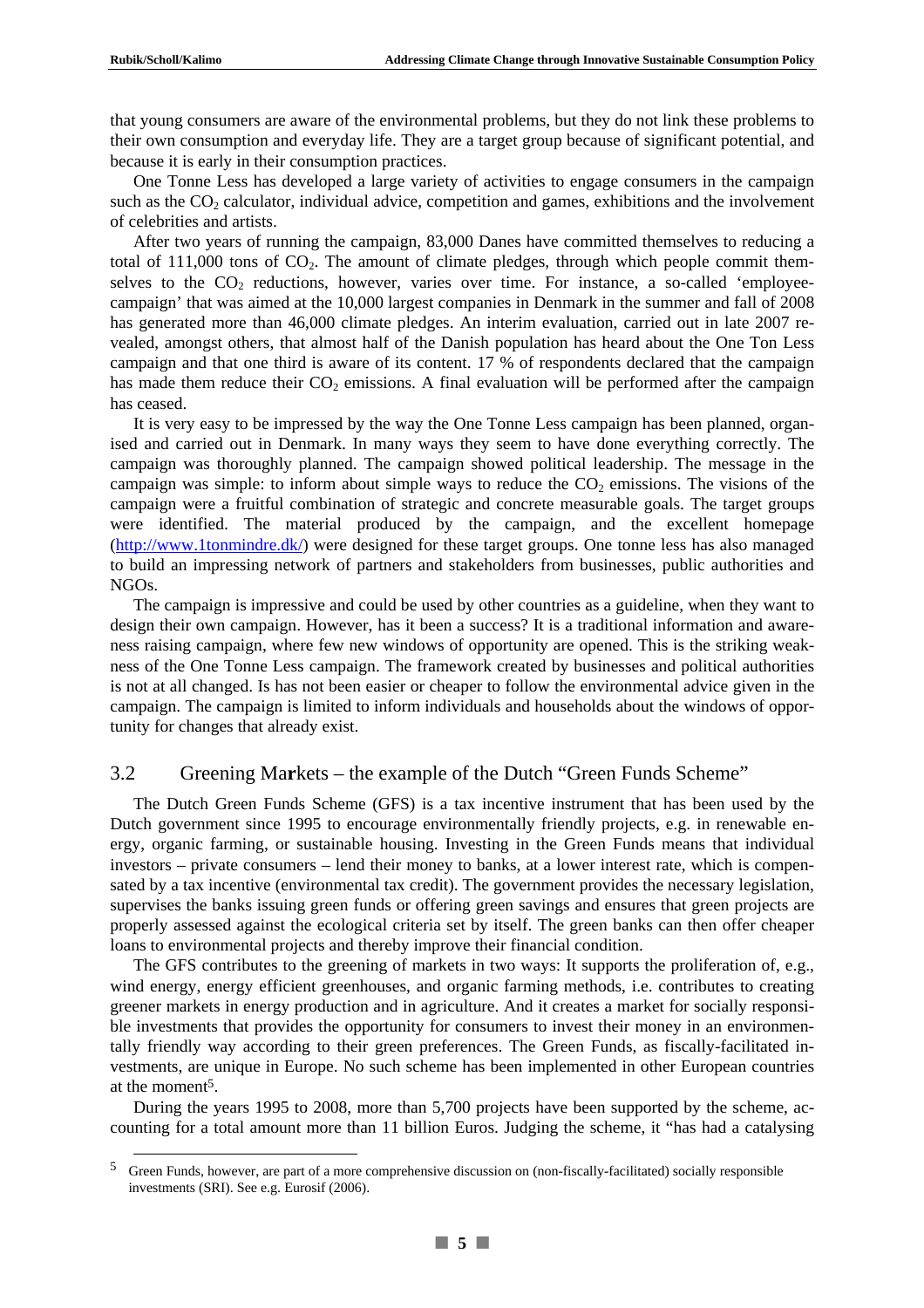effect on socially responsible saving and investment" (Scholtens 2005: p. 135), and therefore can be regarded as a successful policy instrument. The approach is convincing in that it provides a clear incentive to change to more sustainable (investment) behaviour and in that it reframes the symbolic meaning of the environmental dimension of sustainability – from environment as a threat to environment as an (economic) opportunity. By this intended side-effect, the system significantly contributes to raising awareness for ecological concerns, especially in the banking sector where sustainability has only gradually entered the agenda.

Investors react very sensitively to any (planned) changes in fiscal policies. There were some political discussions on the scheme in The Netherlands which showed that the more discussions on the framework of the system, e.g. the amount of the environmental tax credit, the more difficult it is for the banks to assess the expected number and volumes of green project applications and of private investments respectively. Hence, such schemes will be more successful where the tax regime is fairly stable and trust between the government and the banking sector established.

The potential to transfer a fiscally facilitated green funds scheme to other countries depends upon the willingness of governments to give substantial tax advantages, the availability of money from individual investors and the need for cheap loans from a sufficient amount of green projects. The topic of green and/or social investments represents a rather progressive sustainability issue which is not yet widespread in Europe (Dawkins et al. 2007). Thus, it appears fairly unlikely that less developed European economies would start engaging strongly in this issue while other – possibly more pressing – sustainability concerns have not been tackled.

# 3.3 Making Sustainable Consumption Easy – the examples of the UK "Red/Green Calculator", of the Campaign "We're in this together" and of "Top Ten"

#### *The UK "Red/Green Calculator"*

The Red/Green Calculator (R/G Calculator) is a voluntary policy tool that strives to accelerate the shift towards more sustainable product offers on retailing shelves. It provides retailers with an easy-touse tool (database), which enables them to assess their own performance with regard to the sustainability of their product portfolio and consequently encourages them to change their offer. The R/G Calculator has not yet been presented to the public. It is currently in the final stage of development and publication is anticipated for early 2008.

The R/G Calculator aims to make it easy for retailers to comply with UK policy and targets to mitigate the environmental impact of products. At the moment, it covers the energy consumption in the use-phase of a number of different consumer electronic product categories.<sup>6</sup> The R/G Calculator translates performance data of these products into so-called 'ecopoints'. Based on the ecopoint scores, the different products, but also the retailer as a whole, are classified 'red' or 'green'. 'Green' stands for a 'sustainable' product offer and 'red' for not sufficiently sustainable products. The criteria for deciding whether a product is 'green' reflect not only the UK government's (long-term) policy targets with regards to environmental goals such as energy efficiency and  $CO<sub>2</sub>$  emissions, but also the current product stock on the British market.<sup>7</sup>

The R/G Calculator contains, on the one hand, product specifications for the current year and, on the other hand, projections for the government's future targets for coming years until 2020. The increasingly more stringent indicative product specifications provide the retailer with a projection of which energy efficiency performance would be required to match government policy and targets in upcoming years. These future projections are valuable information for retailers' business decisions and long-term planning.

It seems that there has not been a tool like the R/G Calculator before. In contrast to green labelling, the R/G Calculator does not use absolute criteria. It is based on relative specifications (average of stocks) and on dynamic requirements. This enables faster updating and much more flexibility. Another

 <sup>6</sup> Televisions, DVD players, video recorders, set-top boxes and external power supply units.

<sup>&</sup>lt;sup>7</sup> The data underlying the R/G Calculator specifications are based on stock models drawn up within the UK Market Transformation Programme (MTP). MTP is a data-driven programme that "supports the development and implementation of UK government policy on sustainable products" (www.mtprog.com).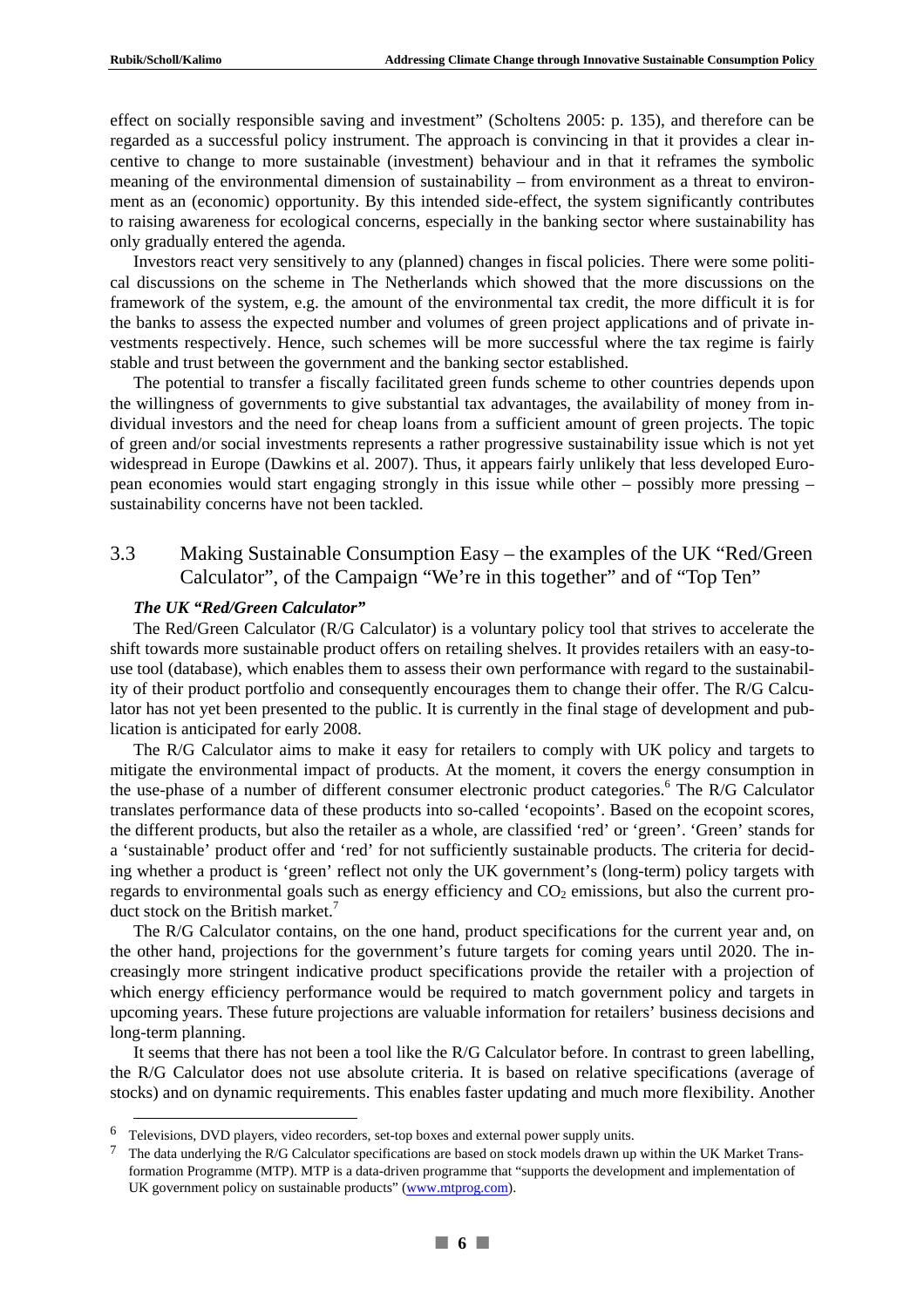innovative aspect is the projection of future requirements. The R/G Calculator is unique to the UK. Some countries may have programmes similar to the UK Market Transformation Program's evidence base, but so far no other tool like the R/G Calculator is known to exist.

The retailing sector is in a key position. It is the link between production of goods and consumers. It has been claimed that "it informs the end-user about product features (…) [and] in its position as purchaser and customer it can dictate the conditions of supply. It works with suppliers to encourage product development and process optimisation" (Sarasin 2006: p. 5). The R/G Calculator enables retailers to source more efficient products and thereby to influence the manufacturing of products. And, on the other end of the supply chain, retailers influence consumer decisions by shifting towards a more sustainable product portfolio, which will make it easier for consumers to make sustainable choices (NCC 2006: pp. 1-2). Indeed, the tool will also make *un*sustainable consumption more *difficult*, because retailers are expected to remove the worst performing products from their selection to maintain their overall scores. It is therefore expected that the R/G Calculator could have a significant impact on sustainable consumption. Yet, the voluntary character of the tool could be a limitation to its success. This will be seen once the R/G Calculator has been in use for a sufficient period of time.

The R/G Calculator could be expanded to other product groups and beyond energy-in-use consumption. DEFRA is currently working on including water-using products. Yet, the crucial precondition for the inclusion of additional products and specifications is the availability of high quality data. For products such as food it might be difficult to design a R/G Calculator, as it is much more difficult to capture all the environmentally relevant aspects of this group of products.

The R/G Calculator could in principle be transferred to other countries. The crucial precondition is the availability of good and sufficient market data. We must also take into account the differences in cultures and in the levels of consumer awareness on environmental issues. In the UK, consumer awareness of environmental and climate change issues is high. Retailers see a benefit in providing sustainable products, because it will attract more clients. Also, public pressure can be generated to influence retailers. In a society with a low level of environmental awareness, the R/G Calculator would not be as well received by retailers.

#### *The Campaign "We're in this together" (WITT)*

We're in this together (WITT) is a campaign, a cooperative approach instrument, that is based on the voluntary commitment of companies and the general public. The emphasis of WITT is to provide

attractive, practical and environmentally sound offers to consumers. This way, sustainable consumption is made easy for the individuals, which may in turn induce a change in their behaviour.

Launched in April 2007, WITT may be seen as an instance of public-private collaboration. It was initiated and is supported by the UK government and run by the Climate Group.8 The campaign was launched as a 3-year programme and it is an offspring of several studies and strategic planning by and for the government. Support from the former Prime Minister Tony Blair was essential in attracting several companies to participate in WITT from early on. With continuing government support in initiating new ideas, the campaign has also been able to grow into new directions. The "Eat Seasonably" campaign was just launched to promote



 <sup>8</sup> Members of the Climate Group: CORPORATE: ABN Amro, AIG, Alcan Inc, Allianz Group, Arup, Baker & McKenzie, Barclays PLC, Bloomberg, BP, BSkyB, BT, Catalyst, Cheyne Capital Management, Duke Energy, Google, HDR, HSBC Holdings, Interface, Johnson & Johnson, JPMorgan Chase & Co., Man Group, Marks & Spencer, Munich Re Group, MWH, News Corporation, Pratt Industries, Starbucks, Swire, Swiss Re, Tesco, Timberland, Virgin, MUNICIPAL GOV-ERNMENT: Greater London Authority, New York City, REGIONAL GOVERNMENT: California, Connecticut, Maine, Manitoba, Massachusetts, New York State, Ontario, Quebec, South Australia, Victoria (http://www.theclimategroup.org/).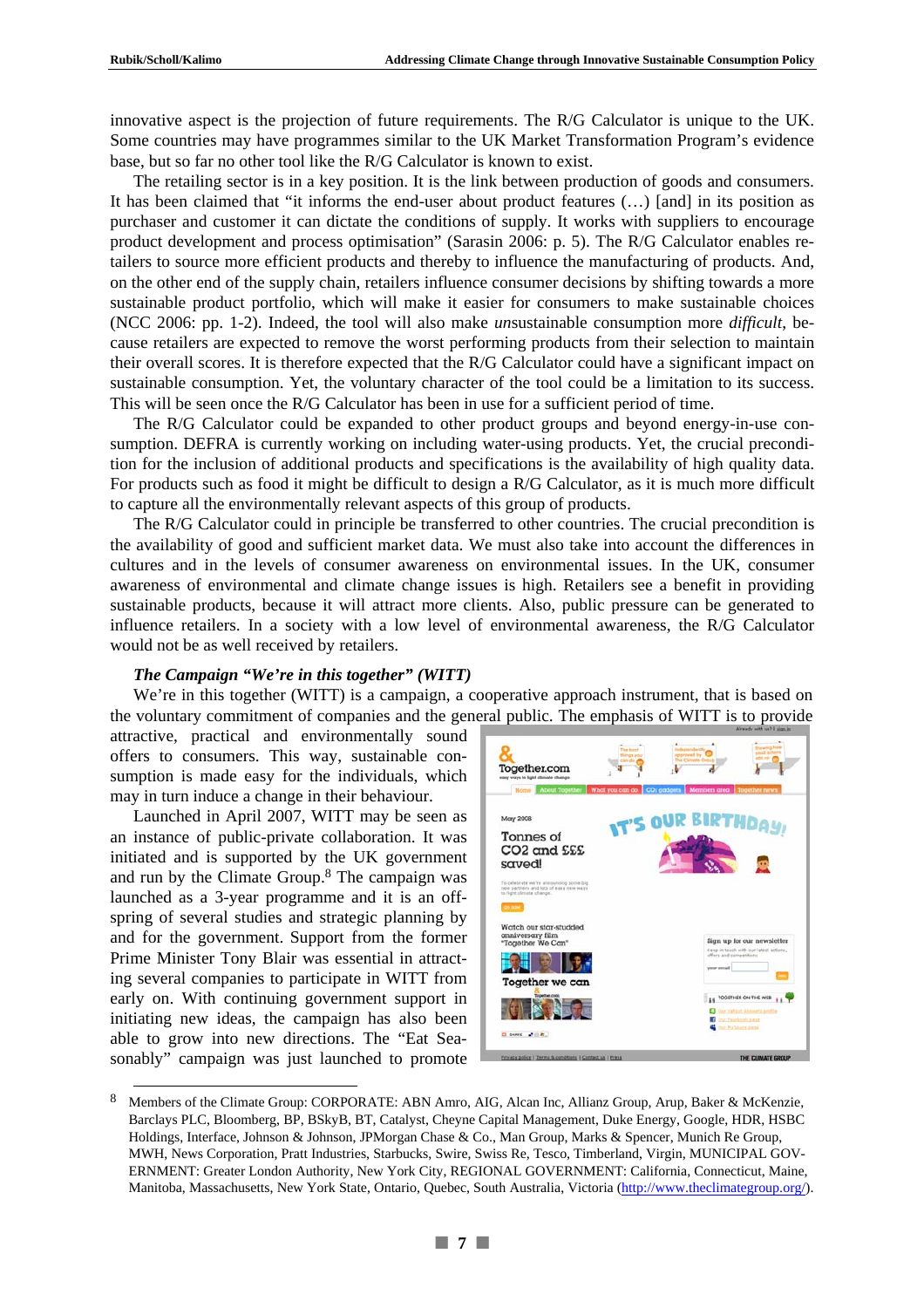the consumption of seasonal fruit and vegetables.

Membership to WITT is flexible. Currently, there are eleven corporate partners in this interest group.9 The initiative is defined broadly, which leaves room for a variety of companies to participate, as long as the selection criteria are met. Corporate and civil society engagement is important also in the above noted "Eat Seasonably" spin-off to WITT.

WITT aims at decreasing the gap between consumers' sustainable intentions and actions in terms of carbon emission reduction by bringing together attractive offers. The website www.together.com provides a wide range of information and options on the corporate partners' offers, as well as general information on climate change. Within WITT, inbuilt indicators measure the success of parts of the campaign, and the development of the campaign may be followed on its website. The Climate group, along with the Energy Saving Trust, developed a model to calculate energy savings from most of the participating companies. WITT thus strives to provide basic practical knowledge, to have an impact on purchasing decisions through attractive offers, and to monitor its success.

Elements that contribute to the success of the campaign are considered to be extensive background research, government involvement and support, key stakeholder involvement, flexible structure with potential for transferability, a small-scale manageable project, with simple measures to reach the consumer, large influential corporate partners, credibility of the NGO managing the project, a broad and flexible scope, open to diverse participation, interactive, a well designed information website, the philosophy of collaboration, bringing together many small initiatives under one hat, creating a whole that is stronger than the sum of its parts, not demanding consumer sacrifice, providing practical solutions, providing corporate partners with guidance and assistance in developing solutions, and economic and institutional efficiency.

WITT's environmental effectiveness, compared to the intermediate goals and the scale of the project, appears to be relatively high. In fact, the campaign has already led to  $CO<sub>2</sub>$  reductions of over 1.3 million tons. Despite the applaudable uptake, when looking at the overarching goal of dramatically reducing carbon emissions in the society, significant environmental changes cannot of course occur as a result of this instrument alone. Some of the strengths and factors of success may also make it vulnerable. Key barriers to the campaign include vagueness of criteria for participants (may lower environmental effectiveness), vulnerability as the initiative is dependent on the participants' dedication, management limitations, low brand recognition, other campaigns in the same field reducing the visibility of WITT, and a lack of secured ongoing funding. Moreover, the involvement and genuine commitment of participating companies are not guaranteed. The small scale of WITT requires relatively low level obligations from its corporate partners which may not bring about change in the short run.

The main innovative elements of WITT are the broad and versatile collaboration, as well as the approach to reach the consumer. By changing attitudes through behavioural changes, rather than the other way around, the tool makes it easy for consumers to make environmentally sound choices. It thereby has the potential to also reach environmentally less conscious consumers. This widens the scope for sustainable consumption policies.

The campaign is to be launched in the USA and Australia next year, with plans to spread WITT to India and China. No major barriers to transferring the campaign to other EU member states are foreseen, provided that political will, corporate structures, companies' interests to participate and understanding of the markets remain on a similar level.

#### *The TopTen*

TopTen is a voluntary instrument that facilitates educated consumer choices. It is an online tool that displays the most energy-efficient products, available on a range of national markets throughout Europe, and enables the consumers to conduct simple comparisons between such products. TopTen mainly addresses energy-intensive household appliances in the form of rankings of the 10 most energy-efficient products within defined product groups (e.g. refrigerators, washing machines, dryers, energy saving lamps). The TopTen initiative is run by a non-governmental institution. It benefits from active and substantial governmental support.

 <sup>9</sup> B&Q, Barclaycard, British Gas, HSBC, More Than, National Express, O2, Sky, Tesco, The Mayor of London and M&S, all considered a major brand in the UK.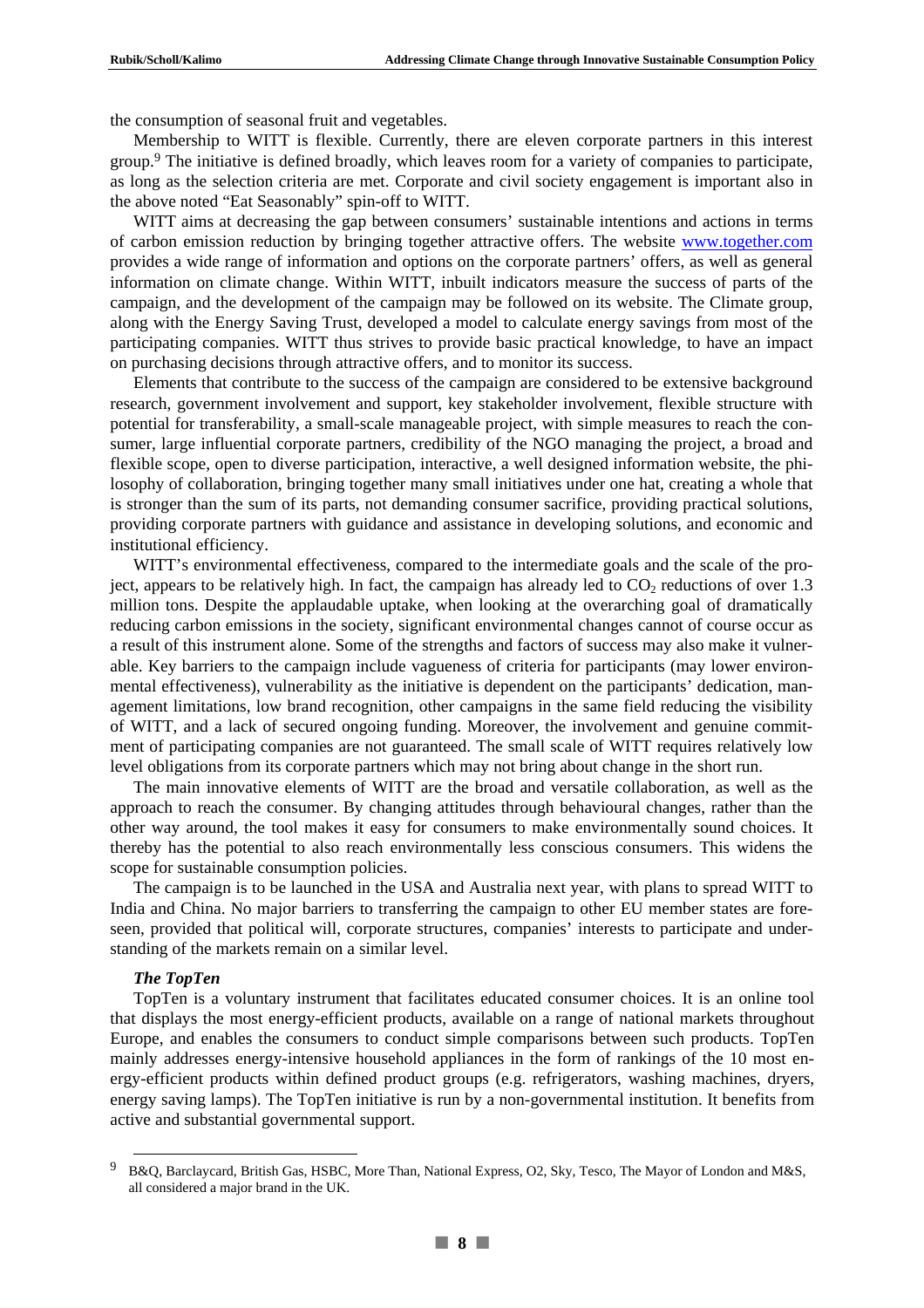TopTen was launched in 2000 by the Swiss Agency for efficient energy use (SAFE). Following the Swiss success, the initiative began to spread throughout Europe. Today, 13 national TopTen sites are operational.10

The exact methodology for product evaluations in TopTen varies by product type. Energy consumption indexes are the dominant criteria for ranking. Additional environmental criteria, such as water consumption and noise, economic criteria, such as price, as well as product specifications, may also be consulted. Twice a year, the whole range of products is re-assessed. New products may be added as soon as the necessary information is provided to TopTen. This renders the website dynamic. It can quickly take into account rapid changes in the market.

The success of TopTen is grounded on the existence of recognized labelling and/or certification structures. Harmonized product declaration requirements for producers (in this case, energy consumption mainly), provide a reliable technical information basis to performance assessment. The existence of and collaboration with reliable third-party testing and verification organisms is another important prerequisite for the instrument.

It is also possible to characterise conditions that contribute to the success. The cross-national harmonization of product declarations and labels in order to efficiently benchmark national markets is a good example. Credibility, neutrality and independence of the information displayed are also crucial. A good environment for collaboration between the actors involved is necessary to strengthen the credibility of the initiative. The attractiveness, ease of use and frequent updates of internet pages assists.

Public information websites for "green" products are relatively common, but they usually address a very specialized public. TopTen tries to mobilize larger numbers of consumers through awareness raising campaigns and through a particular emphasis on win-win situations. Consumers who aim at reducing their electricity bills are a key target group.

The TopTen initiative can be seen as particularly innovative insofar as it:

- Presents simple rankings, synthesizes complex information for consumers, but involves very little information seeking from their part;
- Keeps the product databases systematically updated, thus enabling a dynamic surveillance of market developments. The flexibility is seen as a clear comparative advantage over labelling procedures;
- Has transparent and flexible evaluation methods (integrating a growing number of criteria);
- Seeks the construction of a large international network of national information websites. The formation of new national initiatives is encouraged. The resulting versatility and relative independence of the national initiatives may generate fruitful mutual learning processes, also for the benefit of the policy makers;
- Is supportive of the idea of "EU consumers" and a common European marketplace. Euro-TopTen ranks products throughout European countries and highlights their national availability.

Initiatives such as TopTen are conducive to contributing to "making sustainable consumption easy" in effective ways. Combined with the appropriate policy tools (e.g. effective, reliable, labelling and product declaration schemes, revision of labels and minimum efficiency requirements), it may provide one solution to sustainable consumption, provided that there is consumer and supply-side response to online information provision.

The diffusion of the initiative throughout European countries has so far been rather successful, although it is too early to draw conclusions. Further transfer may face significant barriers that could be overcome by strong cooperation among national initiatives, and with the harmonization of European legal frameworks.

 <sup>10</sup> Austria, Belgium, Czech Republic, Finland, France, Germany, Hungary, Italy, Luxemburg, The Netherlands, Poland, Portugal, Switzerland.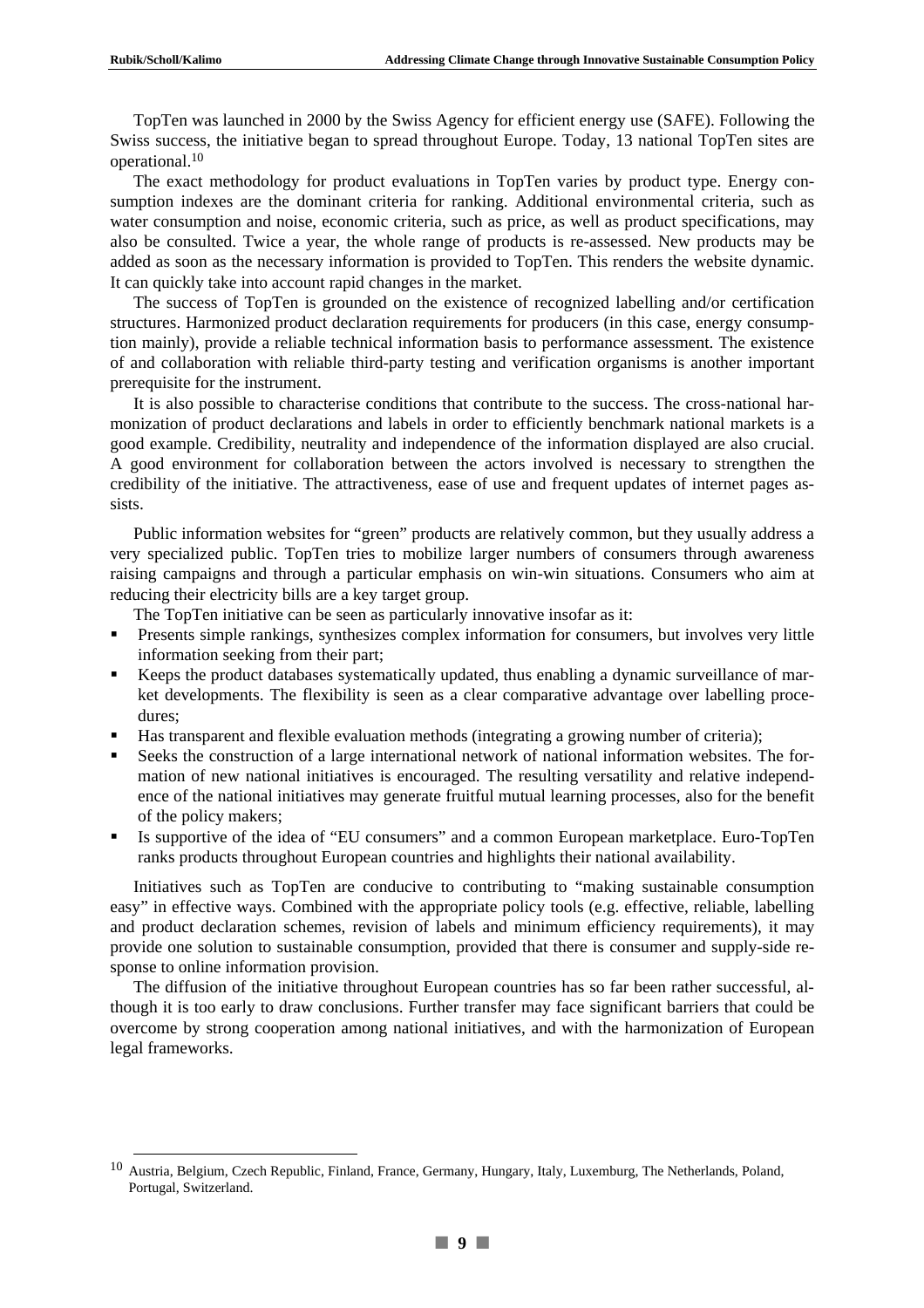#### **4 Conclusions**

#### 4.1 From Production-Related to Consumption-Related Policies

One can conclude from recent analyses (see Rubik et al. 2009) that in public policies that promote more sustainable consumption patterns, the majority of instruments tend to address the supply side. Only few measures put the consumers centre stage, i.e., product usage, lifestyles and consumption patterns (see *Fig. 2*). And the policy measures directly related to consumers are often confined to the provision of information, such as with eco-labels and consumer awareness-campaigns.



*Fig. 2: 'Touchpoints' of policy instruments along the life-cycle of products* 

But information is not sufficient to change people's behavior. Everyday consumption practices are strongly driven by habit and context. Hence, in order to achieve substantial and durable alterations in consumer lifestyles, a more far reaching or different kind of intervention is needed one that systematically develops an ability to consume in a more sustainable fashion as well as generating further opportunities for greener consumption. In this perspective, important approaches are creating an infrastructure that supports sustainable choices, e.g. by developing public transports services and by promoting spatial planning that leads to reduced mobility needs, and introducing motivational instruments that, for instance, give behavioral feedback and stimulate positive peer influences (Tukker et al. 2007).

It appears that current European policies to foster sustainable consumption in Europe have not yet sufficiently reflected this extended scope of policy intervention. One reason may be that consumptionoriented policies are often derived from cleaner production and integrated product policies that per definition focus on the production and supply side of the market and follow the *efficiency* paradigm and performance improvements. However, in order to exploit the full sustainability potential of public policies relating to consumption, a more explicit consideration of these aspects is required. In particular, taking into account the fact that efficiency gains are often offset by an increase of the absolute amount of consumption ("rebound effect", see Hertwich 2005) a re-consideration of the *sufficiency* paradigm might be required. That implies that policy-making does not restrict itself to improving the environmental performance of current product ranges but rather starts to reflect underlying needs and the complexities and dynamics of modern consumption patterns.

As a consequence, knowledge on those factors that determine consumer behaviour becomes more important, and also a sound evidence-base becomes a crucial element for successful policy making. This is another shortcoming of current sustainable consumption policies (see Rubik et al. 2009). While data on products and production processes becomes increasingly comprehensive and more easily available, (see, for instance, the "European Reference Life Cycle Data System" [ELCD])<sup>11</sup>, socioeconomic data is still scarce and/or on a fairly aggregate level (see, e.g., the Eurobarometer Survey Series, such as European Commission 2008b), and rarely employed for policy formulation. Such data

 <sup>11</sup> See http://lca.jrc.ec.europa.eu/lcainfohub/datasetArea.vm.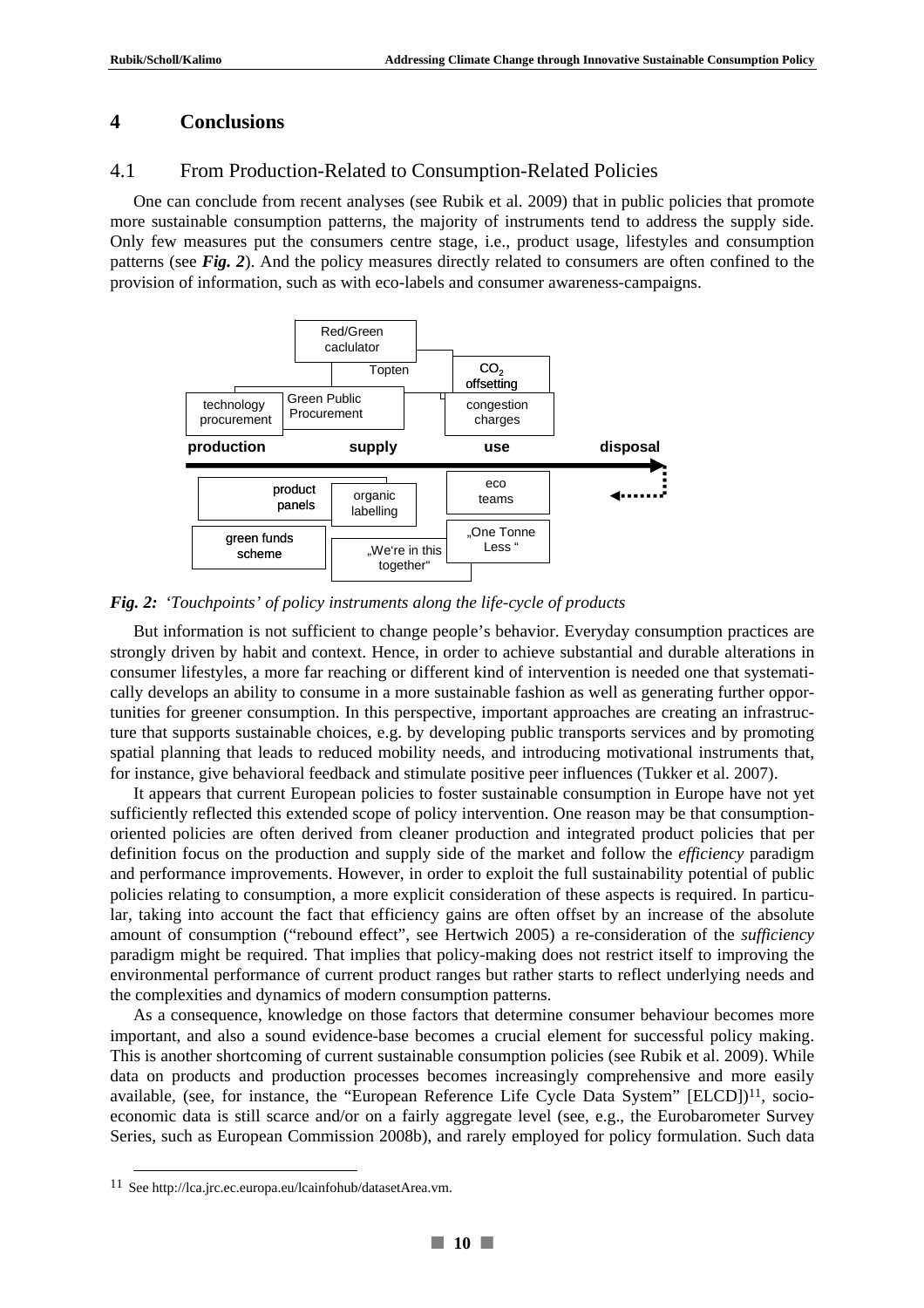could report on consumption practices (e.g. purchasing patterns, consumption of resources during product use), consumer values and attitudes, heterogeneity of consumer groups, barriers for change in everyday life, etc.

This reasoning is not to argue for placing responsibility for more sustainable consumption patterns on consumers alone. Certainly, they have a more active role to play. But, at the same time, they have to be provided the means and resources enabling them to change. And, it is this latter responsibility that remains with governments and other stakeholders, such as business. Hence, sustainable consumption is a shared responsibility.

#### 4.2 In The Shadow of Hierarchy: Design of Sustainable Consumption Policy

Modern policies promoting sustainable consumption are characterised by a mix of traditional government and new governance approaches. The government mode stands for a more regulatory policy of top-down interventions, while the governance mode represents a policy approach exploiting the potential of co-operation and self-commitment by all relevant stakeholders. However, the gradual shift from government towards governance does not follow a linear but rather an iterative pattern. The prime goal is to supplement classical command-and-control policies by more stakeholder-related and 'soft' approaches – at least in those cases where a mix of government and governance promises efficiency and effectiveness gains.

The examples presented illustrate cases where governments' activities are not restricted to a regulatory role. They stress the active role as facilitator and activator of stakeholders, business and retailers in market transformation. Public authorities increasingly change their level of activities as situations require – in an iterative or circular rather than linear process. They closely co-operate with business, consumers and stakeholders by exchanging opinions, insights and strategies – and by indicating policy targets. Policy designs have become more versatile and less static.

In the case of sustainable consumption, the role of public authorities and regulatory instrument ("government mode") has "inherent" restrictions. The governance mode is valuable for several reasons: Consumption is a complex domain touching different areas. It ranges, for example, from housing occupational and leisure time travelling, to food purchase and preparation. Accordingly, different types of consumer behaviour – from short term everyday routine consumption (low involvement decisions) to long term consumer investments (high involvement decisions) – are involved, as well as different types of stakeholders. Another reason is that consumers themselves have multiple roles. They are purchasers, users, family members, friends, citizens, employees, voters etc. and all roles they take might have some impact on their consumption patterns. As an employee, they may commute by public transport. As a mother or father, they may ride a family van. As a citizen, they may boycott certain products and brands. As a friend, they may imitate the consumption habits of others for social bonding, etc. Again, this calls for a multitude of actors entering the stage of sustainable consumption policies. Finally, some stakeholders are actually closer to consumers than public authorities. This is the case for the retail sector which provides everyday consumption items. It is also true for private associations, such as sports and other leisure time clubs. Considering such actors in the formulation and implementation of sustainable consumption policies, again, is a reasonable strategy.

However, governance-oriented policy approaches might be more time-consuming than traditional regulatory top-down policies. Businesses and civil society organisations need to be taken on board and compromises often need to be found to act together. Exchange of opinions, consensus-findings and also political decision-making needs time. This is relevant for policy formulation and policy implementation. Policy makers have to take this into account when formulating policies to promote sustainable consumption. All the more, as this more long-term-oriented policy perspective might conflict with shorter policy cycles and short-term environmental pressures.

Taking into account the potential risks associated with governance-based approaches, the possible benefits of a "shadow of hierarchy" (Scharpf 1993) are obvious: "The shadow of hierarchy can involve legislative threat or inducements" (Héritier and Lehmkuhl 2008: p. 2). Its existence implies that the governance mode would be re-shifted to the government mode, if the voluntary approaches failed. Hence, one can conclude that at the end of the day, even if responsibilities have been shared and many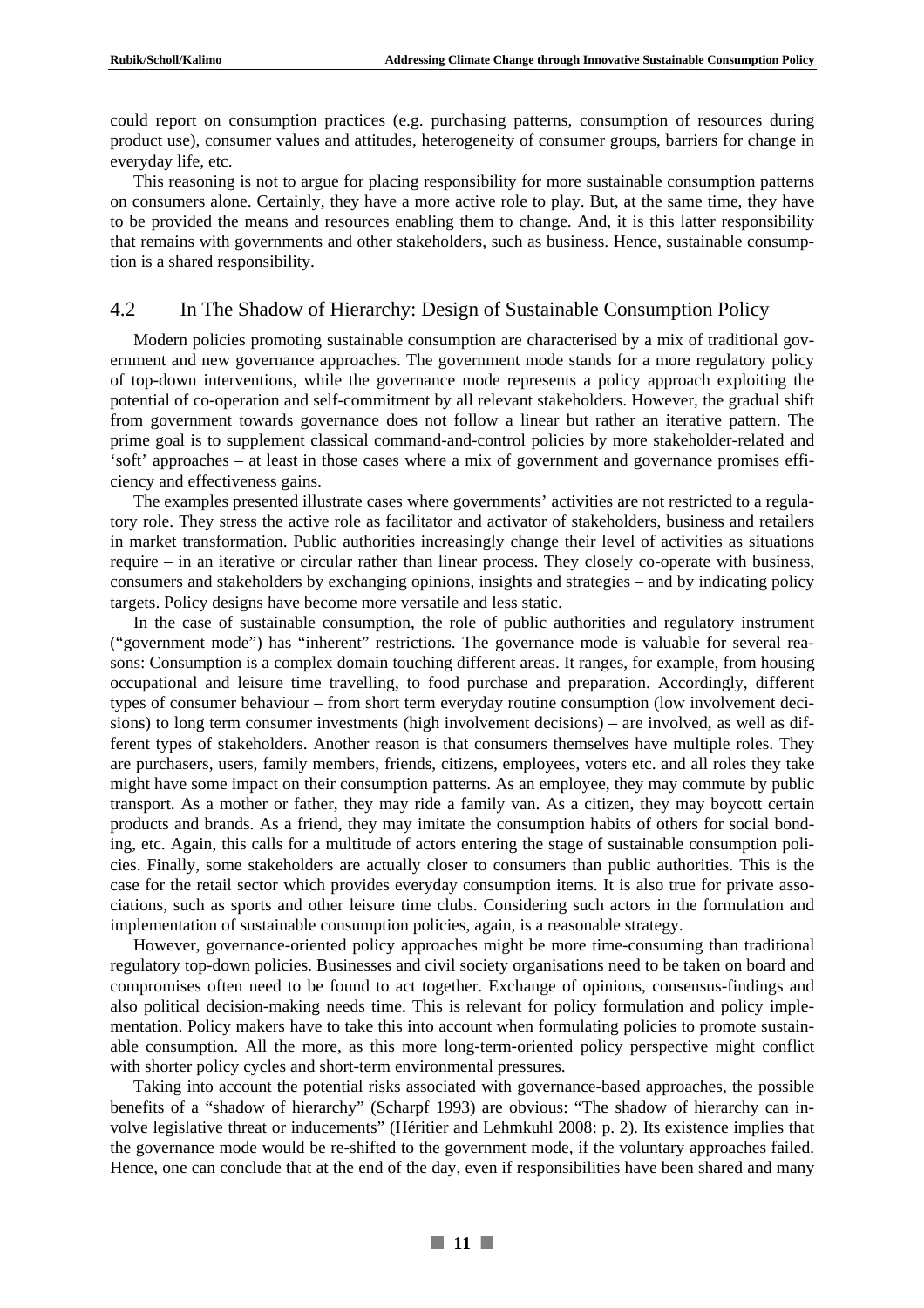actors have started to more actively engage in market transformations *policy makers can't outsource politics* (Berg 2006).

## 4.3 New Elements in the Design of Policy Instruments

The challenge of SCP has stimulated creativity and flexibility of policy makers and research by "designing" new policy instruments, some of them have progressed and have promising potentials. And also the transfer of instruments from a specific application context to other ones is progressing, (e.g. organic labelling in Romania, extension of the scope of the EU eco-design directive towards non energy-using products). Taking into account this development, we identified *novel elements* with respect to modern sustainable consumption policies and the instruments applied therein:

#### *Collective action*

Campaigns like "We're in this Together" or "One Tonne Less" place strong emphasis on community building among stakeholders and particularly among consumers. By doing so, they follow the fundamental idea of "creating a supportive framework for collective progress, rather than exhorting individuals to go against the grain", as it has been formulated in the UK "I will if you will" report (SDC and NCC 2006).

Consumers are strongly driven by habits and that convenience often takes precedence in pressured daily lives. Therefore, consumers tend to overestimate the costs of change. One may surmount this motivational barrier by organising real or virtual peer groups, i.e. practical forms of collectivity, within which people can demonstrate that (small) changes in everyday life are actually feasible, and within which they are provided with opportunities to 'lead' by good example.

While keeping in mind that the strength of this community building approach must not induce governments to place the responsibility for more sustainable lifestyles on consumers alone, it is clear that it offers new potential to tie sustainable consumption policies more closely to social realities.

#### *Adaptability*

Modern sustainable consumption policy instruments have to cope with shorter innovation cycles and accelerated market pace. Consumption areas characterised by this phenomenon are, for instance, consumer electronics, information technology, passenger cars, and – probably to a smaller extent – household goods such as washing machines, dish-washers or cold appliances. Obviously, in these areas, an instrument such as a 'classical' eco-labelling scheme is increasingly incapable of keeping up with rapidly progressing product developments. An instrument such as the "Topten" information platform is more flexible in this respect, since it relies on short revision-cycles: Product assessments take place every six months. Twice a year, all product groups are re-assessed, and the assessment is usually translated into changes in the selection of the ten best available products. Furthermore, new products can be added as soon as the necessary information is provided.

The need to adapt policy instruments to altered market circumstances will be a continuing challenge assuming that product innovation remains a major force in the saturated consumer goods markets. Information and communication technologies are a good example. A recently published German policy brief summarises the task as being "to strengthen the synergies between regulatory design requirements, obligatory labelling and voluntary eco-labelling and to dovetail the dynamisation of these instruments" (BMU and UBA 2008: p. 12).

#### *Extended evidence base*

Scientific evidence has traditionally played a role in environmental policy formulation, for example, in clarifying the environmental performance of one-way versus reusable packaging. Also today, a sound evidence base appears to be a major success factor for current sustainable consumption policies. What has changed, however, is the thematic scope of the evidence required for proper policy design. In some of the approaches studied, the information comprises not only technical and life cycle assessment data, but also evidence from social sciences referring to issues such as consumer values and attitudes, heterogeneity of consumer groups, barriers to change in everyday life, etc. The Danish One Tonne Less campaign and the British Together campaign are examples. And also the "Framework for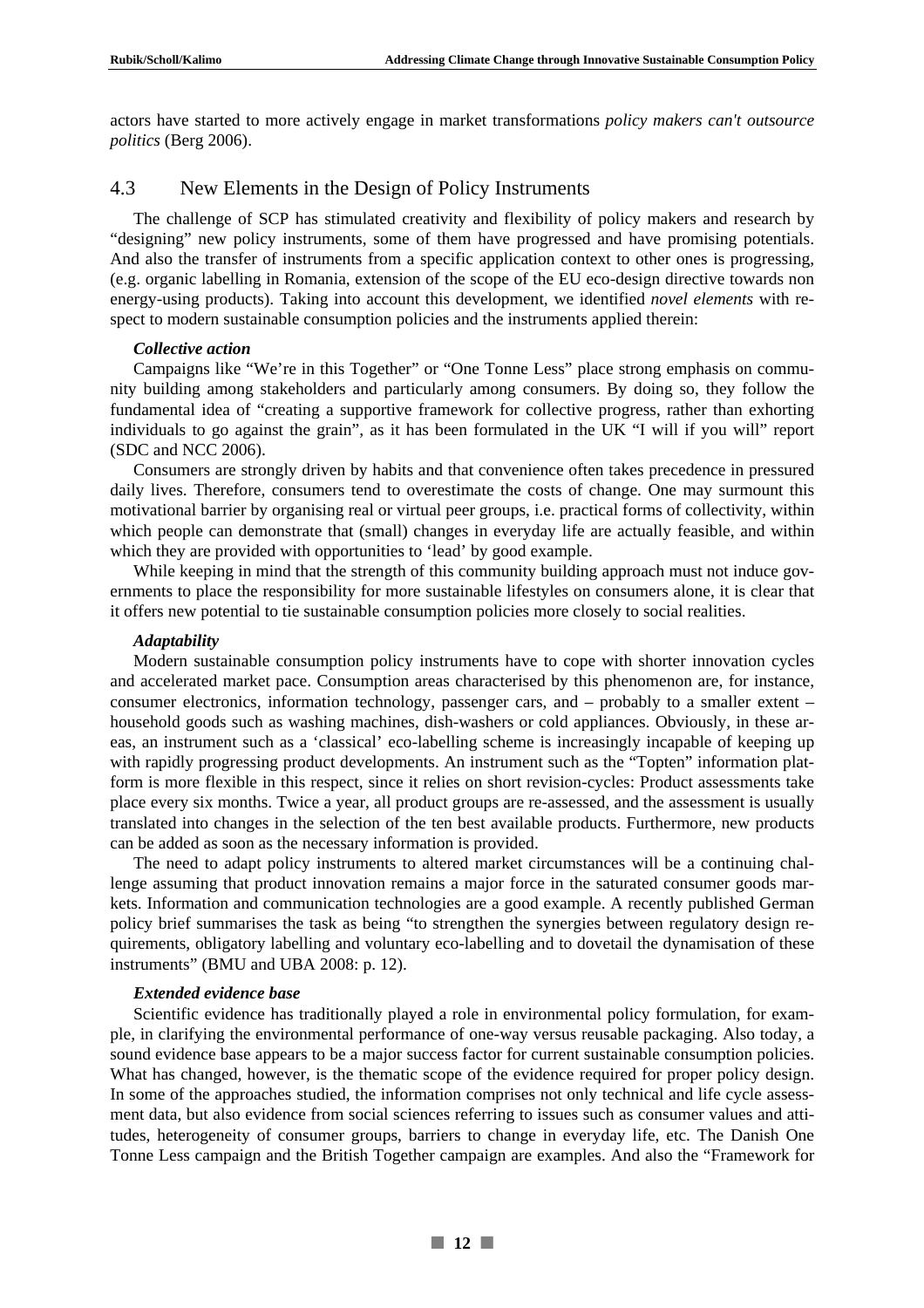Pro-environmental Behaviours", developed in the UK (DEFRA 2008), shows that effective policy design will benefit from a good evidence base.

Hence, public policies to promote sustainable consumption should pay more attention to the generation and exchange of data that helps to come up with policy tools better fitting the everyday lives of consumers.

#### *The social dimension: another new element?*

Apart from these three comparatively new features of at least some of the policy instruments, one could envisage another new element in public policies to promote sustainable consumption and climate change; namely, a more explicit consideration of the social dimension of sustainability. As far as the ASCEE overview reveals, however, this is not the case yet. Policies still mainly address the environmental problems of consumption, while the social dimension of current consumption patterns, such as the working conditions in upstream stages of the product life cycle or the terms of international trade, have not yet been captured to the same extent (see also Szlezak 2007: p. 34).

Policy approaches integrating the environmental and social dimensions of sustainability are encountered, for instance, in labelling instruments. In addition, the issue of ethical consumption and fair trade is sometimes a matter of public information and education campaigns. But until now a more binding consideration of social issues in policy design, e.g. in procurement guidelines or taxation policies, is not yet established. One exception is the UK Government timber procurement policy, introduced in 2000. It requires the government's central departments to actively seek to purchase legal and sustainable timber and products derived from wood. The central government departments report that certified products accounted for 75% of their expenditures spent on timber in 2003/2004.12

The depicted features of policy instruments (emphasis on community building, adaptability, extended evidence-base, and (emerging) integration of social issues) prove the observation that product policies have, at least to some extent, further developed from the early 1990s (see e.g. Oosterhuis, Rubik, Scholl 1996), particularly in that consumption patterns are slowly, but increasingly, taken into account in policy formulation. The novel aspects to policy instruments might provide important leverage to market and behaviour transformations and, hence, should be considered carefully in further development of sustainable consumption policies.

## **5 Policy Recommendations**

We have organised our recommendations along four different layers (see *Fig. 3*).



*Fig. 3: The architecture of ASCEE's policy recommendations* 

12 See http://www.proforest.net/cpet/uk-government-timber-procurement-policy (accessed April 29, 2009).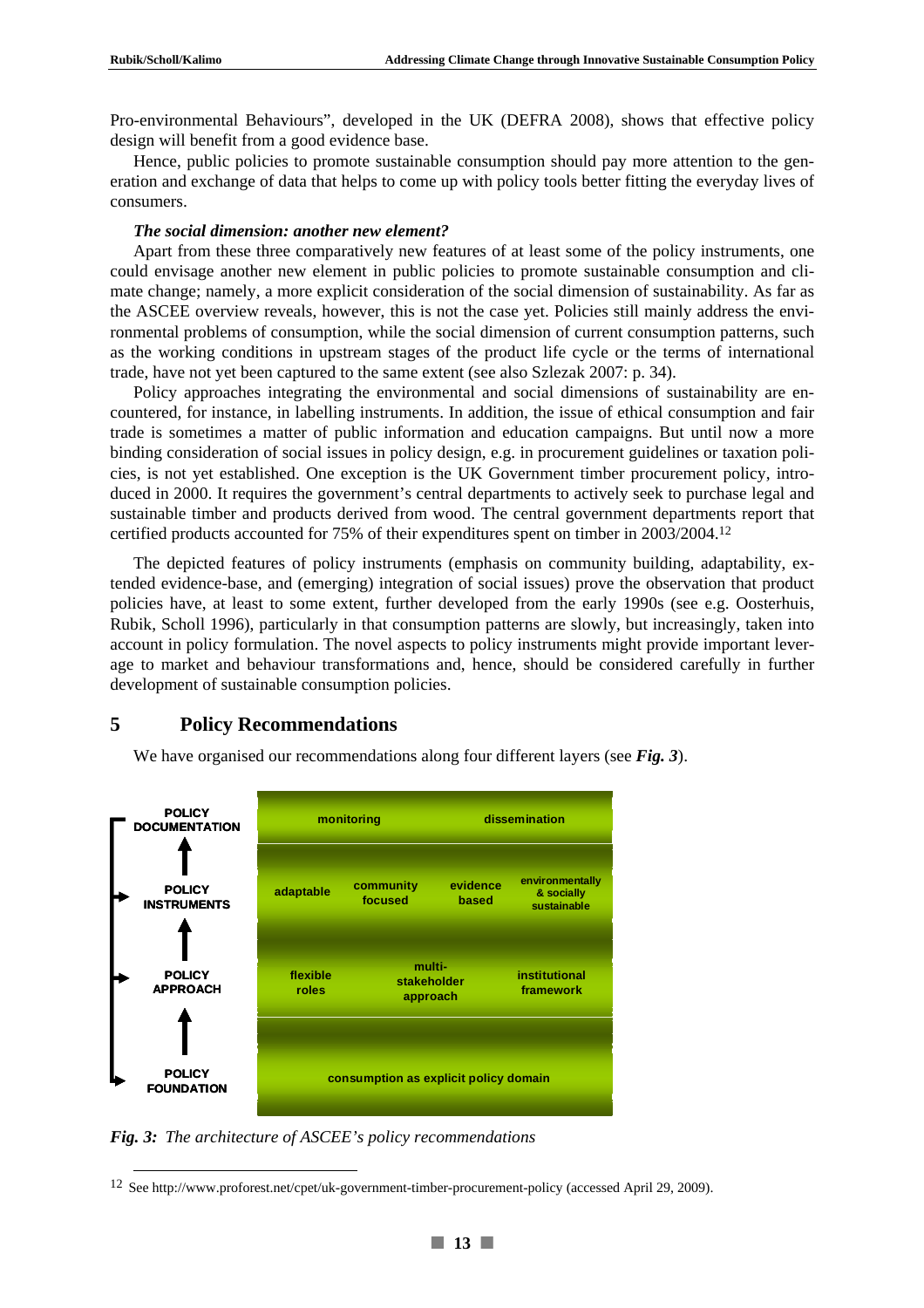First of all, climate change policy would benefit from acknowledging that consumption is an important policy domain in itself *[policy foundation]*. The consumption of private households bears large potentials for CO2 reductions, particularly, when addressing all consumption stages, such as purchase, use and disposal. In addition, consumption levels should be addressed also, since often productspecific energy-efficiency gains are offset by an increase in the absolute amount of their consumption ('rebound effect').

Building upon that, the policy approach taken should enable policy makers to take flexible roles, integrate relevant stakeholders in an appropriate way, and establish an institutional framework that supports effective policy implementation *[policy approach]*. This means, for instance, that *governments should be flexible* and *adjust their role* to the different situations in an iterative process of sustainable consumption policy formulation and implementation. Governmental actors should be able to wear the 'hats' of regulator and facilitator. Sustainable consumption policy will also benefit from being embedded in an *appropriate institutional framework* which may encompass different elements: setting up measurable policy goals and targets that provide mid- to long-term guidance for the stakeholders involved, achieving commitment at a high political level, creating a legislative basis, or linking sustainable consumption policies to national strategies on sustainable development.

On the [*policy instruments*] layer, our findings call for approaches that are adaptable to changing circumstances. They should address consumption not only as individual (buying) behaviour, but rather as a social process, that refers to the best available evidence and takes environmental *and* social requirements into account. Moreover, it is important to feed in a broader evidence base into policymaking and instrumental design, comprising not only (product-related) environmental data, but also enhanced socio-economic data that shed light upon people's attitudes and behaviours and the 'soft' barriers to change current consumption patterns.

Last, but not least, on the documentation layer *[policy documentation]*, sustainable consumption policies will benefit from being monitored against a comprehensive set of criteria, indicate the state of sustainable consumption practises. This will enable a sound assessment and a purposeful re-design of the policy. In addition to that, policy innovations should be disseminated to a larger audience, since, in particular in Europe, experiences with (parts of) sustainable consumption policies are manifold, but highly dispersed. Such kind of knowledge brokerage activities have already been started (see, e.g., the establishment of the European Topic Centre on SCP<sup>13</sup> or numerous reports on SCP published so far), but should be further intensified to reach a larger audience of (climate-)policy makers*.* We also recommend starting a European policy makers' network on sustainable consumption, similar to, or as a further development of, the formal policy network on Integrated Product Policy (IPP).

The different layers depicted are interrelated. What happens on one layer may have repercussions on another layer. For instance, monitoring might induce a change in the design of policy instruments, new evidence on the nature of consumption might call for other stakeholders to be taken on board, the more careful consideration of social issues might lead to a shift of emphasis among consumption domains, etc.

Concluding, public policies will profit from taking a closer look at the potentials to mitigate the climate impacts caused by the consumption of private households. There are plenty of instruments at hand that – if carefully designed and attuned to each other – will provide a substantial contribution to climate protection policies.

 <sup>13</sup> See http://scp.eionet.europa.eu/ (accessed April 29, 2009).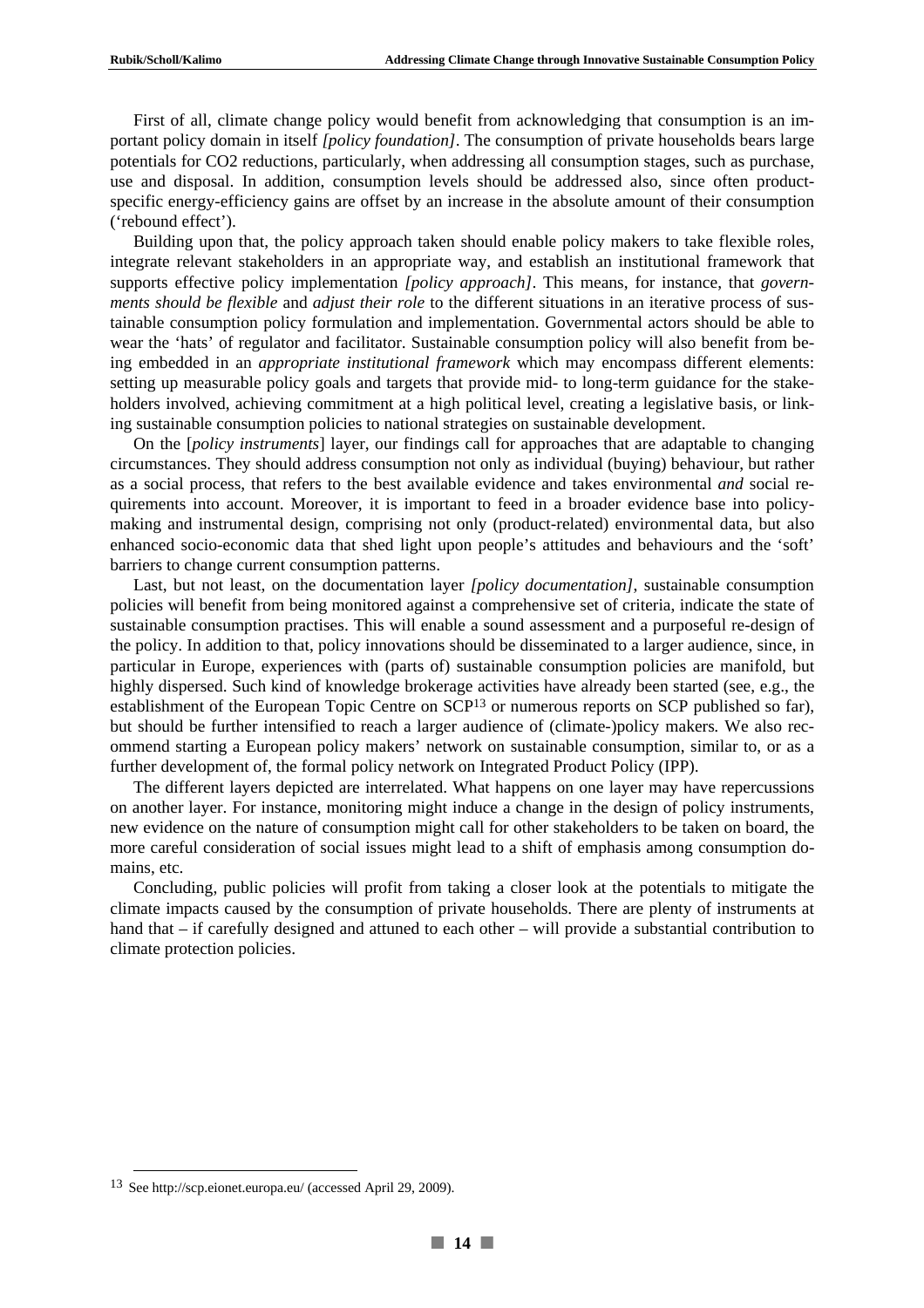### **6 Literature**

- Berg, A. (2006). Innovative Governance or Outsourcing Politics? Discussing European forerunner cases of sustainable consumption and production. *New Delhi: Paper presented at the Ninth Biennial Conference of "Ecological Sustainability and Human Well-being" 16-18 December 2006*.
- BMU, & UBA (2008). *Klimaschutz und Ressourceneffizienz. Herausforderungen und Marktchancen für die Informationswirtschaft und Telekommunikation*. Dessau: Umweltbundesamt. Retrieved from: http://www.umweltbundesamt.de/ubainfo-presse/2008/pdf/pd08-010.pdf.
- Council of the European Union (2006). *Renewed EU sustainable development strategy*. Brussels. Retrieved from: http://ec.europa.eu/sustainable/docs/renewed\_eu\_sds\_en.pdf.
- Dawkins, J., Young, D., & Collao, K (2007). *Public Understanding of sustainable finance and investment: A report to the Department for Environment, Food and Rural Affairs*. Retrieved from: http://randd.defra.gov.uk/Document.aspx?Document=EV02025\_6699\_FRP.pdf.
- Defra (2008). *A Framework for Pro-Environmental Behaviours. Report*. London: Defra. Retrieved from: http://www.Defra.gov.uk/evidence/social/behaviour/pdf/behaviours-jan08-report.pdf.
- European Environment Agency (2005). *Household consumption and the environment.* Copenhagen: EEA Report No 11/2005.
- European Commission (2003). *Communication from the Commission to the Council and the European Parliament. Integrated Product Policy: Building on Environmental Life-Cycle Thinking* (COM (2003) 302 final). Brussels. Retrieved from: http://eur-lex.europa.eu/LexUriServ/site/en/com/2003/com2003\_0302en01.pdf.
- European Commission (2004). *Sustainable consumption and production in the European Union*. Luxembourg: Office for Official Publications of the European Communities. Retrieved from: http://ec.europa.eu/environment/wssd/documents/scp\_eu.pdf.
- European Commission (2007). *Background document to the consultation on the action plans on sustainable consumption and production and sustainable industrial policy*. Brussels. Retrieved from: http://ec.europa.eu/enterprise/environment/sip.pdf.
- European Commission (2008a). *Communication from the Commission to the European Parliament, the Council, the European Economic and Social Committee and the Committee of the Regions on the Sustainable Consumption and Production and Sustainable Industrial Policy Action Plan* (SEC (2008) 2111). Brussels. Retrieved from: http://eurlex.europa.eu/LexUriServ/LexUriServ.do?uri=CELEX:52008DC0397:EN:NOT.
- European Commission (2008b). *Attitudes of European citizens towards the environment*. Brussels: Special Eurobarometer 295. Retrieved from: http://ec.europa.eu/public\_opinion/archives/ebs/ebs\_295\_en.pdf.
- Eurosif (2006). *European SRI study 2006*. Paris: European Social Investment Forum. Retrieved from: http://www.eurosif.org/content/download/580/3548/version/1/file/Eurosif\_SRIStudy\_2006\_complete.pdf.
- Garcia, R.., & Calantone, R. (2002). A critical look at technological innovation typology and innovativeness terminology: a literature review. *Journal of Product Innovation Management,19 (2)*, 110-132.
- GTZ, CSCP, & Wuppertal Institute. *Policy Instruments for Resource Efficiency. Towards Sustainable Consumption and Production*. Eschborn: Gesellschaft für Technische Zusammenarbeit. Retrieved from: http://www.gtz.de/de/dokumente/en-eco-efficiency-policy-instruments.pdf.
- Héritier, A., & Lehmkuhl, D. (2008). Introduction: The Shadow of Hierarchy and New Modes of Governance. *Journal of Public Policy, 28 (1)*, 1-17.
- Hertwich, E. (2005). Consumption and the Rebound Effect. An Industrial Ecology Perspective. *Journal of Industrial Ecology 2005, 9 (1-2)*, 85-98.
- NCC (2006). *Greening Supermarkets. How Supermarkets Can Help Make Greener Shopping Easier*. London: National Consumer Council . Retrieved from: http://www.ncc.org.uk.
- Nordic Council of Ministers (2004). *Sustainable Development New Bearings for the Nordic Countries*. Copenhagen: anp 2004:782. Retrieved from: http://www.norden.org/pub/ovrigt/baeredygtig/uk/ANP2004782.pdf.
- OECD (2008). *Promoting Sustainable Consumption. Good Practises in OECD Countries*. Paris: Organisation for Economic Cooperation and Development. Retrieved from: http://www.oecd.org/dataoecd/1/59/40317373.pdf.
- Oosterhuis, F., Rubik, F. & Scholl G. (1996*). Product Policy in Europe: New Environmental Perspectives*. Dordrecht: Kluwer Academic Publishers.
- Rubik, F. (2006). Policy Profile: Integrated Product Policy Between Conceptual and Instrumental Approaches in Europe. *European Environment, 16*, 307-320.
- Rubik, F., Scholl, G., Biedenkopf, K., Kalimo, H., Mohaupt, F., Söebech, Ó. et al. (2009). *Innovative Approaches in European Sustainable Consumption Policies*. Retrievd from: http://www.ioew.de/home/downloaddateien/IOEW-SR\_192\_Approaches\_Sustainable\_Consumption.pdf.
- Sarasin (2006). *Buying into Sustainability. Environmental and Social Challenges in Trading, Distribution and Retailing*. Basel. Retrieved from: